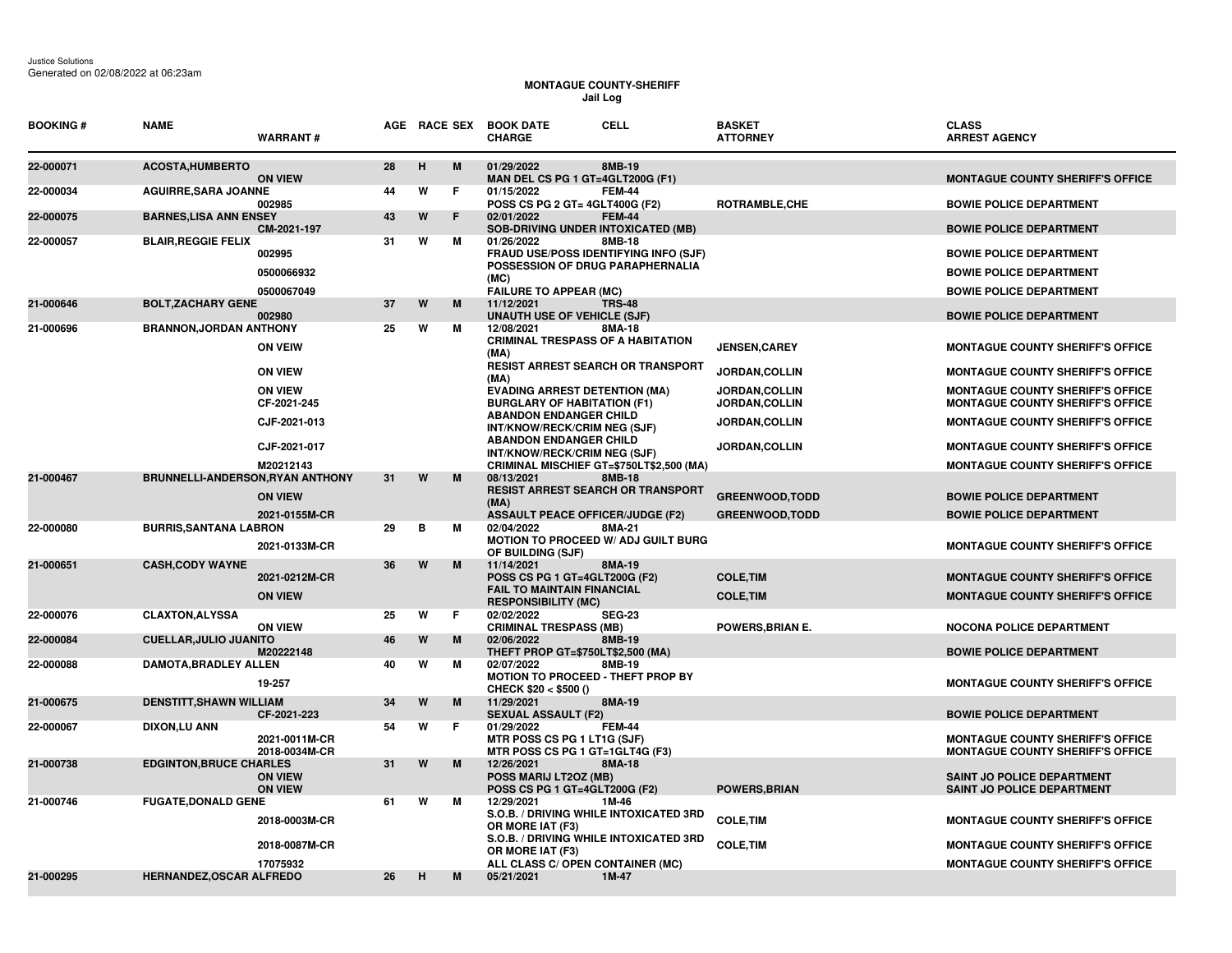|           |                                 | F2021568                                |    |   |    | SOB - SEXUAL ASSAULT IN DISASTER AREA ODOM,LANHON                                          |                                      | <b>TEXAS DEPARTMENT OF PUBLIC SAF</b>                                                                                         |
|-----------|---------------------------------|-----------------------------------------|----|---|----|--------------------------------------------------------------------------------------------|--------------------------------------|-------------------------------------------------------------------------------------------------------------------------------|
|           |                                 | PRL2105000127                           |    |   |    | (F1)<br><b>ICE HOLD ()</b>                                                                 | <b>ODOM.LANHON</b>                   | <b>TEXAS DEPARTMENT OF PUBLIC SAF</b>                                                                                         |
| 22-000079 | <b>HILL, JOHN CHRISTOPHER</b>   |                                         | 37 | W | М  | 02/02/2022<br>8MA-21                                                                       |                                      |                                                                                                                               |
| 22-000073 | <b>HOLLAR, DILLON WAYNE</b>     | 003001                                  | 29 | W | M  | <b>CRIMINAL TRESPASS (MB)</b><br>01/31/2022<br>8MA-21                                      | <b>BAKER, DOUGLAS L.</b>             | <b>BOWIE POLICE DEPARTMENT</b>                                                                                                |
|           |                                 | 002964                                  |    |   |    | <b>CRIMINAL TRESPASS (MB)</b>                                                              |                                      | SAINT JO POLICE DEPARTMENT                                                                                                    |
|           |                                 | 002963                                  |    |   |    | <b>RESIST ARREST SEARCH OR TRANSPORT</b><br>(MA)                                           |                                      | SAINT JO POLICE DEPARTMENT                                                                                                    |
|           |                                 | 002962                                  |    |   |    | CRIMINAL MISCHIEF GT=\$750LT\$2,500 (MA)                                                   |                                      | SAINT JO POLICE DEPARTMENT                                                                                                    |
| 21-000679 | <b>HOWARD, MARCY LYNN</b>       |                                         | 47 | W | F. | 11/30/2021<br><b>FEM-43</b>                                                                |                                      |                                                                                                                               |
|           |                                 | F1530580L<br>CF-2021-241<br>CM-2021-263 |    |   |    | SOB - MAN DEL CS PG 1 GT=4GLT200G (F1)<br>POSS CS PG 1 LT1G (SJF)<br>POSS MARIJ LT2OZ (MB) |                                      | <b>MONTAGUE COUNTY SHERIFF'S OFFICE</b><br><b>MONTAGUE COUNTY SHERIFF'S OFFICE</b><br><b>MONTAGUE COUNTY SHERIFF'S OFFICE</b> |
| 21-000701 | HULEN, REBECCA DANIELLE         |                                         | 31 | W | F  | 12/09/2021<br><b>FEM-43</b><br>MAN DEL CS PG 1 GT=4GLT200G (F1)                            |                                      |                                                                                                                               |
| 22-000056 | <b>LEMONS, DANIEL DEWAYNE</b>   | 2021-0123M-CR                           | 36 | W | м  | 01/25/2022<br><b>SEG-25</b>                                                                |                                      | <b>MONTAGUE COUNTY SHERIFF'S OFFICE</b>                                                                                       |
|           |                                 | CF-2022-123                             |    |   |    | UNLAWFUL POSSESSION FIREAM BY FELON                                                        |                                      | <b>MONTAGUE COUNTY SHERIFF'S OFFICE</b>                                                                                       |
|           |                                 | CF-2022-125                             |    |   |    | (F3)<br>POSS CS PG 1 LT1G (SJF)                                                            |                                      | <b>MONTAGUE COUNTY SHERIFF'S OFFICE</b>                                                                                       |
|           |                                 | CF-2022-124                             |    |   |    | THEFT PROP GT=\$2,500LT\$30K (SJF)                                                         |                                      | <b>MONTAGUE COUNTY SHERIFF'S OFFICE</b>                                                                                       |
|           |                                 | <b>ON VIEW</b>                          |    |   |    | <b>POSS DANGEROUS DRUG (MA)</b>                                                            |                                      | <b>MONTAGUE COUNTY SHERIFF'S OFFICE</b>                                                                                       |
| 21-000747 | <b>MCGEE, KEVIN SCOTT</b>       | CF-2022-133                             | 50 | W | M  | THEFT PROP GT=\$2,500LT\$30K (SJF)<br>12/30/2021<br>8MB-21                                 |                                      | <b>MONTAGUE COUNTY SHERIFF'S OFFICE</b>                                                                                       |
|           |                                 | <b>ON VIEW</b>                          |    |   |    | AGG ASSAULT DATE/FAMILY/HOUSE<br><b>W/WEAPON (F1)</b>                                      |                                      | <b>BOWIE POLICE DEPARTMENT</b>                                                                                                |
| 21-000744 | <b>MONEY, WESLEY FRANKLIN</b>   |                                         | 25 | W | М  | 12/29/2021<br>8MB-21                                                                       |                                      |                                                                                                                               |
|           |                                 | <b>ON VIEW</b>                          |    |   |    | <b>EVADING ARREST DETENTION (MA)</b><br>POSS STOLEN PROP(THEFT PROP                        |                                      | <b>BOWIE POLICE DEPARTMENT</b>                                                                                                |
|           |                                 | <b>ON VIEW</b>                          |    |   |    | \$100-\$750) (MB)                                                                          |                                      | <b>BOWIE POLICE DEPARTMENT</b>                                                                                                |
|           |                                 | <b>ON VIEW</b>                          |    |   |    | <b>FRAUD USE/POSS IDENTIFYING INFO #</b><br><b>ITEMS 5LT10 (F3)</b>                        | JORDAN, COLLIN                       | <b>BOWIE POLICE DEPARTMENT</b>                                                                                                |
|           |                                 | <b>ON VIEW</b>                          |    |   |    | POSS DANGEROUS DRUG (MA)                                                                   | <b>JORDAN.COLLIN</b>                 | <b>BOWIE POLICE DEPARTMENT</b>                                                                                                |
|           |                                 | 2021-0142M-CR                           |    |   |    | CAPIAS/MTP-POSS CS PG 1 LT1G (SJF)                                                         | JORDAN, COLLIN                       | <b>BOWIE POLICE DEPARTMENT</b>                                                                                                |
| 22-000011 | <b>NAIL, AARON EUGENE JR</b>    | <b>ON VIEW</b>                          | 37 | W | M  | 01/06/2022<br>8MA-19<br>POSS CS PG 1 GT=1GLT4G (F3)                                        | <b>POWERS, BRIAN</b>                 | <b>BOWIE POLICE DEPARTMENT</b>                                                                                                |
| 22-000022 | <b>NEISS, JERRY ALAN</b>        |                                         | 35 | W | м  | 01/12/2022<br>8MB-21                                                                       |                                      |                                                                                                                               |
|           |                                 | F20212625                               |    |   |    | FAIL TO COMPLY SEX OFF DUTY TO REG<br>LIFE/ANNUAL (F3)                                     | JORDAN, COLLIN                       | <b>MONTAGUE COUNTY SHERIFF'S OFFICE</b>                                                                                       |
| 22-000065 | PADGETT, AMY ELIZABETH          |                                         | 25 | W | F  | 01/29/2022<br><b>FEM-43</b>                                                                |                                      |                                                                                                                               |
|           |                                 | 2020-0042M-CR                           |    |   |    | <b>MTR - BURGLARY OF HABITATION (F2)</b>                                                   | <b>COLE, TIM</b>                     | <b>SAINT JO POLICE DEPARTMENT</b>                                                                                             |
|           |                                 | 2020-0153M-CR<br>2020-0154M-CR          |    |   |    | MTR - POSS CS PG 1 GT=1GLT4G (F3)<br>MTR - POSS CS PG 1 LT1G (F)                           | <b>COLE, TIM</b><br><b>COLE, TIM</b> | SAINT JO POLICE DEPARTMENT<br>SAINT JO POLICE DEPARTMENT                                                                      |
|           |                                 | 2021-0192M-CR                           |    |   |    | MTR - POSS CS PG 1 GT=4GLT200G (F2)                                                        | <b>COLE, TIM</b>                     | SAINT JO POLICE DEPARTMENT                                                                                                    |
| 22-000087 | <b>SAMPSON, DAVID LYNN</b>      |                                         | 31 | W | м  | 02/07/2022<br><b>SEG-24</b><br>SOB - SELL DISTB DISPLAY HARMFUL                            |                                      |                                                                                                                               |
|           |                                 | 21-016                                  |    |   |    | <b>MATERIAL/MINOR (MA)</b>                                                                 |                                      |                                                                                                                               |
| 22-000090 | <b>SANDERS, JEFFERY DERRELL</b> |                                         | 54 | W | M  | 02/08/2022<br>8MB-21                                                                       |                                      |                                                                                                                               |
|           |                                 | 0500065985                              |    |   |    | <b>CAPIAS PRO FINE//EXPIRED DL (MC)</b><br><b>CAPIAS PRO FINE//EXPIRED REGISTRATION</b>    |                                      | <b>MONTAGUE COUNTY SHERIFF'S OFFICE</b>                                                                                       |
|           |                                 | R210151                                 |    |   |    | (MC)                                                                                       |                                      | <b>MONTAGUE COUNTY SHERIFF'S OFFICE</b>                                                                                       |
|           |                                 | R210150                                 |    |   |    | <b>CAPIAS PRO FINE//EXPIRED DL (MC)</b>                                                    |                                      | <b>MONTAGUE COUNTY SHERIFF'S OFFICE</b>                                                                                       |
| 21-000266 | <b>SANDERS, LANE JOSEPH</b>     | 2020-0133M-CR                           | 25 | W | М  | 05/07/2021<br>8M-16<br>MTP - POSS CS PG 1 GT=4GLT200G (F2)                                 | <b>WILLIAMS, ROGER</b>               | <b>BOWIE POLICE DEPARTMENT</b>                                                                                                |
|           |                                 | 2020-0134M-CR                           |    |   |    | MTP - EVADING ARREST DETENTION W/VEH Williams, Roger                                       |                                      | <b>BOWIE POLICE DEPARTMENT</b>                                                                                                |
|           |                                 |                                         |    |   |    | OR WATERCRAFT (SJF)<br><b>RESIST ARREST SEARCH OR TRANSPORT</b>                            |                                      |                                                                                                                               |
|           |                                 | <b>ON VIEW</b>                          |    |   |    | (MA)                                                                                       | Williams, Roger                      | <b>BOWIE POLICE DEPARTMENT</b>                                                                                                |
| 21-000709 | SMITH, CACIA ALEXANDRIA         |                                         | 27 | W | F. | 12/14/2021<br><b>FEM-44</b>                                                                |                                      |                                                                                                                               |
|           |                                 | CJF-2021-014                            |    |   |    | <b>ABANDON ENDANGER CHILD</b><br>INT/KNOW/RECK/CRIM NEG (SJF)                              | <b>MARSH, LEE ANN</b>                | <b>MONTAGUE COUNTY SHERIFF'S OFFICE</b>                                                                                       |
|           |                                 | CJF-2021-016                            |    |   |    | <b>ABANDON ENDANGER CHILD</b>                                                              | <b>MARSH,LEE ANN</b>                 | <b>MONTAGUE COUNTY SHERIFF'S OFFICE</b>                                                                                       |
| 21-000668 | SMITH, COBY WAYNE               |                                         | 33 | W | м  | INT/KNOW/RECK/CRIM NEG (SJF)<br>11/25/2021<br>8MA-18                                       |                                      |                                                                                                                               |
|           |                                 |                                         |    |   |    | <b>MOTION TO REVOKE TAMP FAB PHYS</b>                                                      |                                      |                                                                                                                               |
|           |                                 | 2021-0004 M-CR                          |    |   |    | <b>EVIDENCE W/ INT IMPAIR (F3)</b>                                                         | ALLEN, LAUREN                        | <b>MONTAGUE COUNTY SHERIFF'S OFFICE</b>                                                                                       |
|           |                                 | CR22015-3                               |    |   |    |                                                                                            |                                      | <b>MONTAGUE COUNTY SHERIFF'S OFFICE</b>                                                                                       |